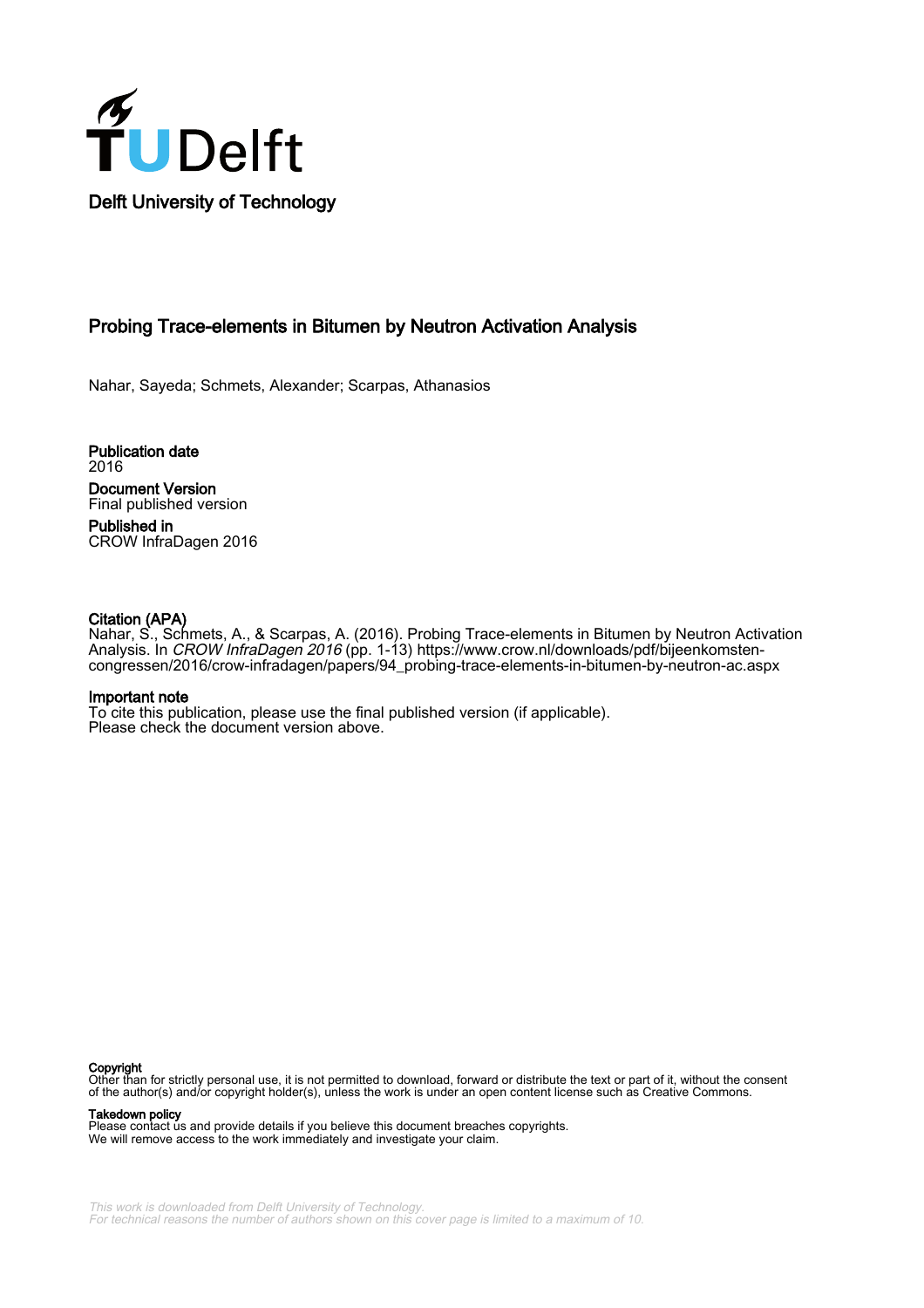# **Probing Trace-elements in Bitumen by Neutron Activation Analysis**

S.N. Nahar

Section of Pavement Engineering Faculty of Civil Engineering & Geosciences, Delft University of Technology Stevinweg 1, 2628 CN, Delft, The Netherlands. Tel: +31(0)152789597, Fax: +31(0)152785767, E-Mail: s.n.nahar @tudelft.nl

A.J.M. Schmets and A. Scarpas Section of Pavement Engineering Faculty of Civil Engineering & Geosciences, Delft University of Technology

#### **Abstract**

Trace elements and their concentrations play an important role in both chemical and physical properties of bitumen. Instrumental Neutron Activation Analysis (INAA) has been applied to determine the concentration of trace elements in bitumen. This method requires irradiation of the material with neutrons that transform the elements into radioactive isotopes. By analyzing the activity of the individual nuclides, the concentration of each detectable trace element can be determined with high precision. In this work, we perform trace elemental analyses of 13 distinct bitumens, including 2 modified and 3 bitumens from the material library of Strategic Highway Research Program (SHRP. Three elements, vanadium, nickel and cobalt are found to be present in all bitumens. Vanadium and nickel are found to be the most abundant among all the elements detected. Next to vanadium and nickel, significant concentrations of iron are found in 11 bitumens. The total number of trace elements identified varied from 17 to 28 for the bitumens studied. For modified bitumens, the concentration of trace elements is used as a parameter to measure the extent of modification. The sum of most abundant trace elements (vanadium and nickel) correlates well with the sulphur and asphaltene contents of the same bitumen. Moreover, the concentration of the latter metals are known to be an indicator for the aging characteristics of bitumen. Thus, INAA provides the content of trace elements in bitumen, where the concentrations vary (ppm to ppb) depending on the crude origin of the material. Thus, INAA can be used to trace back the crude origin of the material, which may have applications in the field of asphalt recycling (RAP and RAS).

#### **Keywords**

Bitumen, trace elements, Instrumental Neutron Activation Analysis (INAA)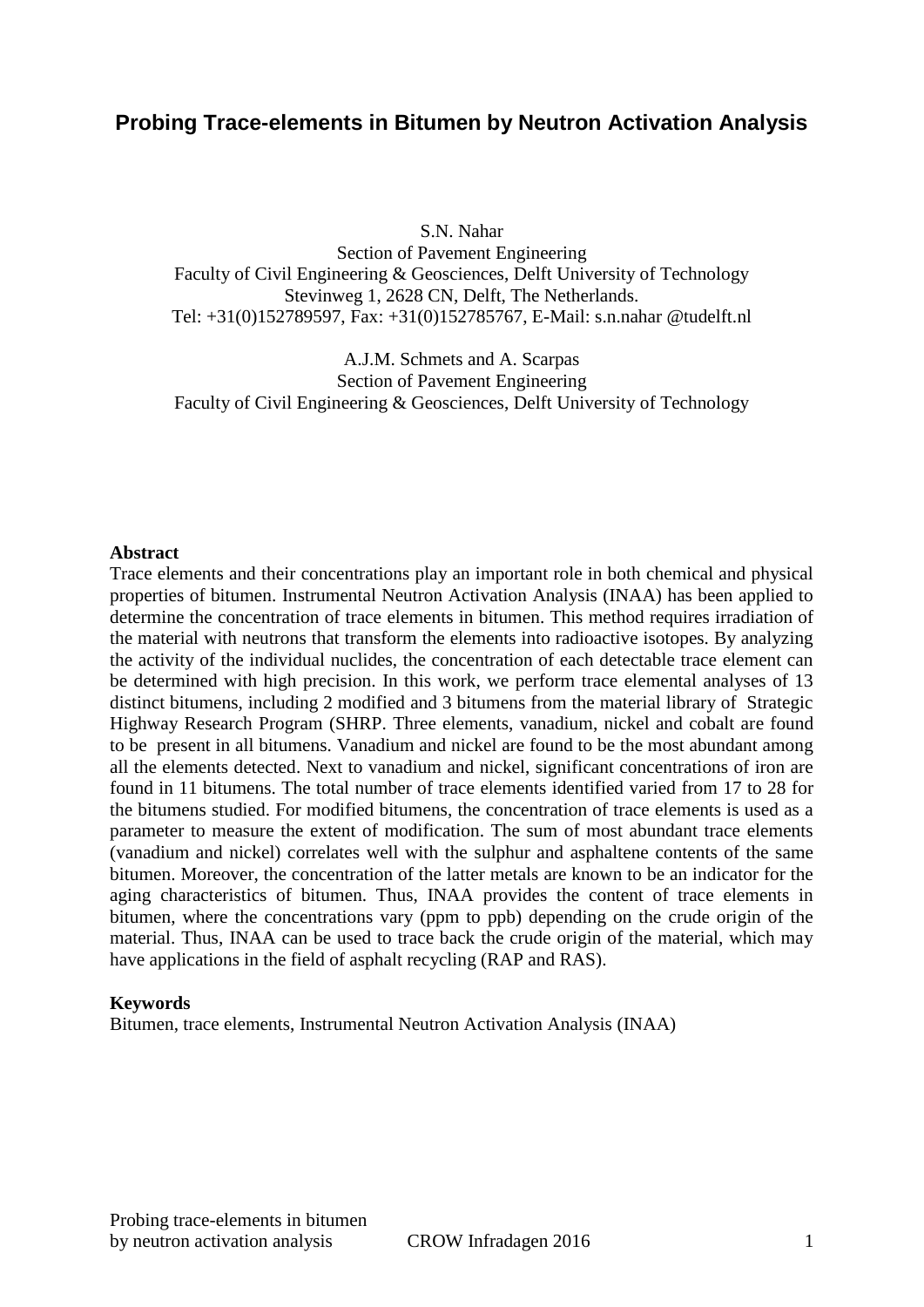### *1. Introduction*

Trace metals are intrinsic components of bitumen and are mainly associated with the asphaltene fraction of the material (*1*). Asphaltenes are macromolecules, that are more polar in nature compared to other components in bitumen. Its chemical structure may vary within the material and depends on the type and number of structural unit (i.e. building block) that makes up this molecule. Common building blocks of asphaltene are sheets of polyaromatic rings, of which many contain small amount of heteroatoms (sulphur, nitrogen and oxygen) and trace quantities of metals (*2-4*). In the presence of trace metals, these units may form organometallic complexes that are known to influence the size of the asphaltene molecule and later also its association to larger structures. Because of the biological origin of bitumen, also natural metal-organic molecules, like porphyrins, are present. Asphaltenes are known to be the viscosity building component in bitumen, which partly originates from the affinity of these molecules to form associations. The presence of various metals can facilitate the clustering and association of the asphaltene particles (clusters with a diameter in the order of 10 to 30 nm) (*1; 5-9*).

This can be understood as follows: trace-elements, especially metals, as part of an organic molecule, leads to molecules with a high polarity. It requires only low concentrations of highly polar molecules, and the presence of polarizable molecules, to observe an effect on the material's physico-mechanical properties. One can see this as a kind of chain reaction; just a few initiators (highly polar molecules, here associated with the presence of certain trace metals) induce dipole moments in polarizable 'neighbor' molecules, and so forth. These polar molecules and induced polar molecules will form stronger associations than non-polar molecules would form. Hence physical properties like viscosity or the average size of molecular associations will be effected significantly.The size and dispersity of these clusters effect other solubility classes of bitumen in terms of mobility, hence the rheological property of the material. Thus trace metals play a significant role in the flow, and other chemomechanical, properties of bitumen (*1; 4*).

Vanadium and nickel are the most abundant trace metals, found in almost all bitumens and occur primarily in porphyrin-like organometallic complexes (*1; 5; 6*). Next to vanadium and nickel, iron is also present at significant concentration in many bitumens. Other metals such as magnesium, calcium, chromium, cobalt, zinc and molybdenum are often present in smaller quantities (*10*; *11*). There are also some elements found in very small concentrations in bitumen, but their presence may very well influence the molecular interactions within the material. The concentration of these elements and relative abandance varies, depending on the source of the bitumen, thus the elemental makeup of bitumen allows to trace back to the source of the crude oil. Mixtures of bitumen from different crude sources can be unraveled in this way. This may help to trace back the original bitumen present in RAP or RAS, and will help to identify compatible rejuvenation agents for re- or upcycling these 'waste materials'.

Some researchers have tried to correlate the trace metal content to aging characteristics of bitumen. Van Gooswilligen et al. suggested that bitumen oxidation may partially be catalyzed by the organometallic complexes found in most bitumen (*12*). According to Traxler and Shelby, nickel and vanadium correlate well with the bitumen hardening index. Other researchers reported that vanadium plays a significant role in the hardening by UV radiation (*13*). Green et al. also reported on the relation of vanadium to aging and confirmed a significant influence of this metal on bitumen aging characteristics (*14*), while others found that the vanadium concentration is an indicator of propensity to oxidative aging of bitumen (*15*). Elsewhere it has been reported that nickel has the most pronounced effect on the rate of oxidation (*16*). Altogether, once the effect of trace metal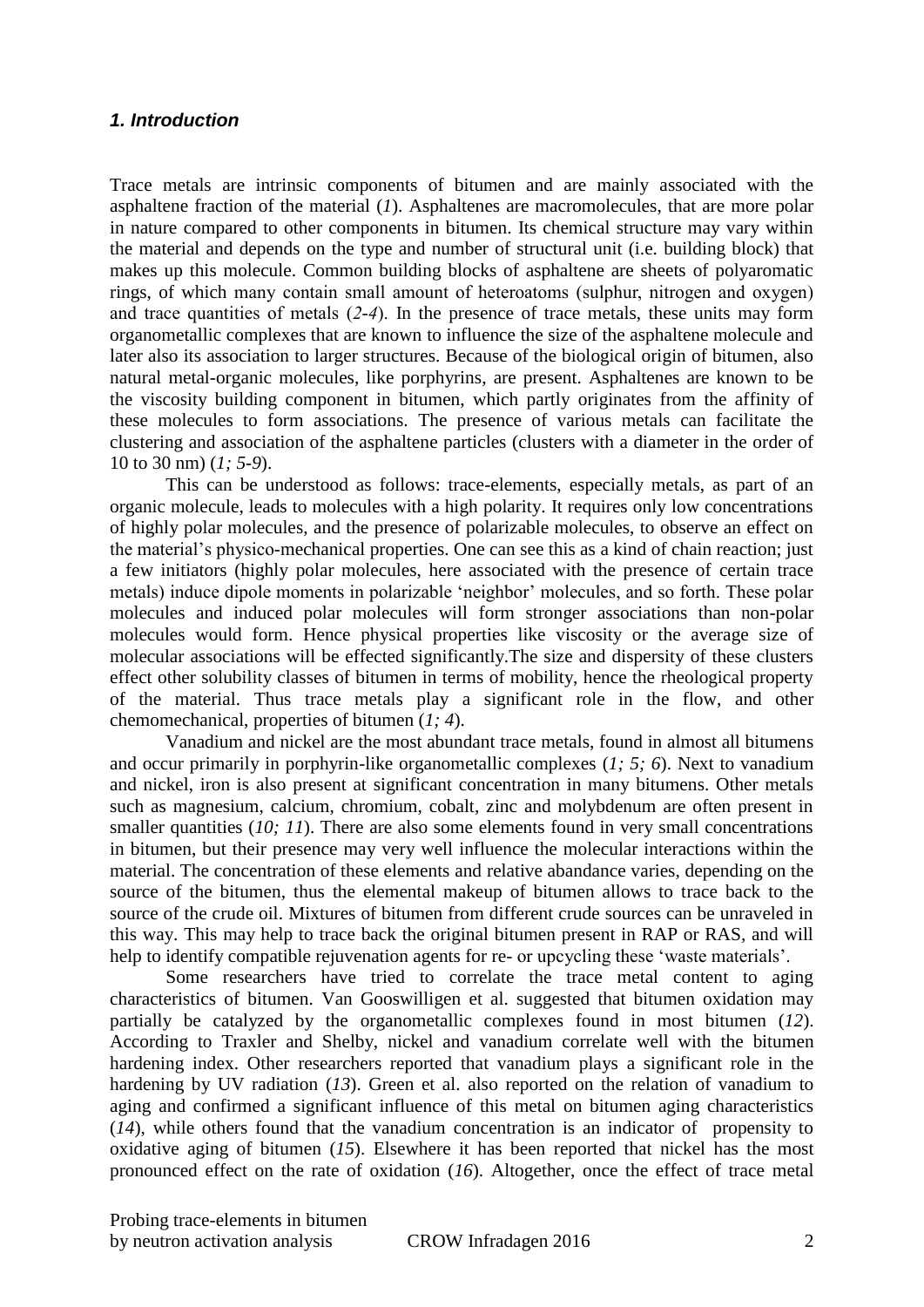concentration on the oxidation pathway of broader ranges of bitumen grades (of different origins) has been established, the trace-metal content could become a reliable and rapid predictor of the material's susceptibility to aging.

There are a few analytical techniques that are used to characterize trace elements in petroleum. These methods are: optical emission spectroscopy, atomic absorption spectroscopy, polarography and colorimetric analysis (*17*). In common practice, only the concentrations of the most abundant trace elements (vanadium, nickel and iron) are usually measured in bitumen. In the Strategic Highway Research Program (SHRP), the most abundant trace metals were measured together with the concentrations of major hetero elements (S, N and O). Inductively coupled plasma spectroscopy (ICP) was used to measure the concentrations of vanadium, nickel and iron for the eight core SHRP bitumens (*18*). ICP and the earlier mentioned techniques involve chemical separations and pre-concentration of samples, which may introduce sources of contamination and loss of volatiles (*17*). And are often not sensitive to the elements present at very low concentrations in the sample. Standards on these methods to perform these analyses on bitumen have not yet been established and the reproducibility of the results are often poor (*19*).

Here, we reintroduce a method to detect trace elemental concentrations: instrumental neutron activation analysis (INAA), a technique often used by petroleum geochemists. The technique provides a bulk analysis of the material and can measure very low concentrations of elements with high precision. One can obtain a complete trace elemental mapping by using this method. Besides, the sample preparation procedure is very simple and doesn't require any separation or decomposition of organic components. The possible sources of contamination are minimal and the elemental concentrations can be measured with high accuracy (*10; 17*).

The objectives of this study are to obtain the complete trace elemental maps and concentrations for 13 bitumens by using INAA. The materials are obtained from different sources, and include two modified bitumens and three SHRP bitumens. The concentrations of the six most abundant trace metals, i.e. vanadium, nickel, iron, chromium, cobalt and zinc, present in these bitumens, are compared. Then the concentrations of vanadium, nickel and iron of three SHRP bitumens obtained by INAA are compared to the same measured by ICP in the SHRP program. Further, a correlation is found between the total trace metal content of bitumen to fractions of hetero atoms (especially sulphur) and asphaltenes. Lastly, the consistency of elemental concentration is checked for a pure bitumen and two modified bitumens derived from it.

# *2. Materials and methods*

# *2.1 Materials*

The bituminous materials selected for INAA analysis are listed in Table 1. Among them, 11 are pure bitumens from different sources and the other two are prepared by modifying a selected original bitumen with two additives. AAA-1, AAM-1 and AAD-1 are selected from the bitumen library of Strategic Highway Research Program. Another four bitumens designated as D-0114, D-0113, D-0184 and B (20/30) are obtained from NYNAS, Sweden. The crude origin of bitumens BNDM 90/130 and BNDM 80/120 is Kazakhstan. Fina 70/100 has been obtained from Total and the modified bitumens (10 % w/w) are derived from this bitumen. One of the additives to the modified bitumen is ethylene vinyl acetate (EVA) and the other is Sasobit (trade name). EVA is the copolymer of ethylene and vinyl acetate and Sasobit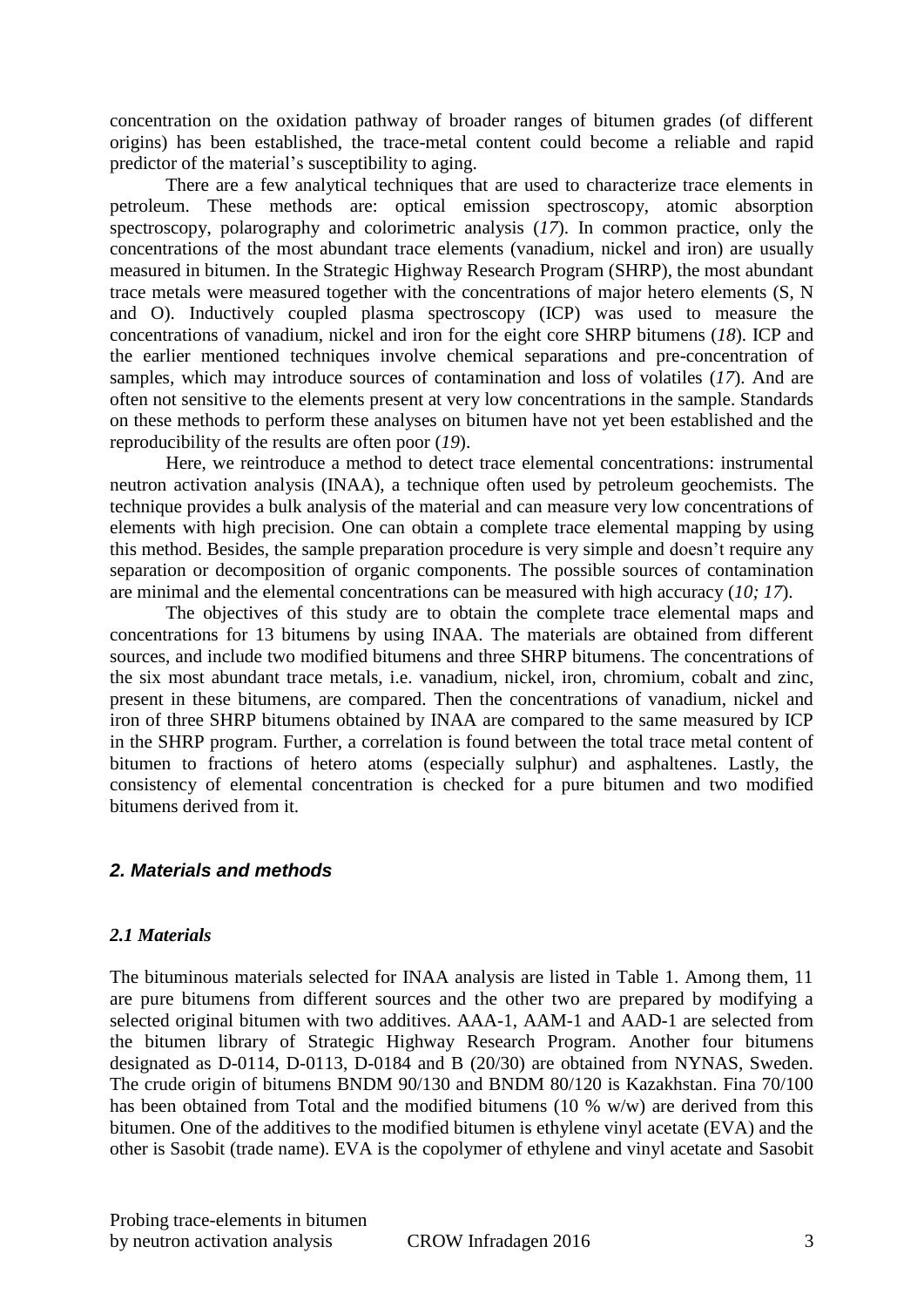is a synthetic wax manufactured from natural gas or coal gasification by the Fischer-Tropsch process (*20*).

### *2.2 Instrumental Neutron Activation Analysis (INAA)*

INAA is an analytical technique for the precise determination and quantification of chemical elements at very high sensitivity  $(\langle ppb \rangle)$ . This method is capable of analyzing various elements simultaneously and also sensitive enough to detect trace elements at very low concentrations. INAA is a technique of choice to probe the presence of trace elements in bitumen as its major constituents, carbon, hydrogen and electronegative heteroatoms (N, O) seldom form any radioactive isotope (*21*). This makes the method an effective tool to measure the trace elements within bitumen, without any interference.

The key prerequisites to analyze any sample by INAA include a source of neutrons, suitable instrumentation for the detection, analysis of emitted gamma radiation and a detailed knowledge of the radioactive activation of the elements by neutron irradiation and its characteristic gamma-ray decay emission spectrum. Figure 1 schematically presents the steps associated with an INAA experiment and illustrates the process of activation of atomic nuclei present in the bitumen by the neutron capture. In this method, the sample is exposed to a neutron flux in a nuclear reactor or any other neutron source. During the irradiation process, radioactive nuclides are produced and emit distinctive gamma rays that are detected by gamma-ray spectrometers. The wavelength or energy of this gamma radiation characterizes certain radionuclides and the intensity of the radiation is used to determine the concentration of the activated element. A specific peak in the gamma-ray spectrum corresponds to a certain element and in this way qualitatively the presence of an element is known. Further, quantitative information on the concentration of an element is obtained from the peak area.

The nuclides formed after neutron activation will have different half-lives and can be classified in three groups: (i) short (half- life seconds to hours), (ii) medium (hours to days) and (iii) long-lived nuclides (days to weeks/months) (*22*). For all the elements measured in bitumen, nuclides with short half-lives were measured in the first hours after irradiation. The medium-lived radionuclides were measured between 3 to 6 days and the long lived nuclides were measured 3 weeks after irradiation.



*Figure 1: Schematic representation of Neutron Activation Analysis steps and illustration of the neutron capture process.*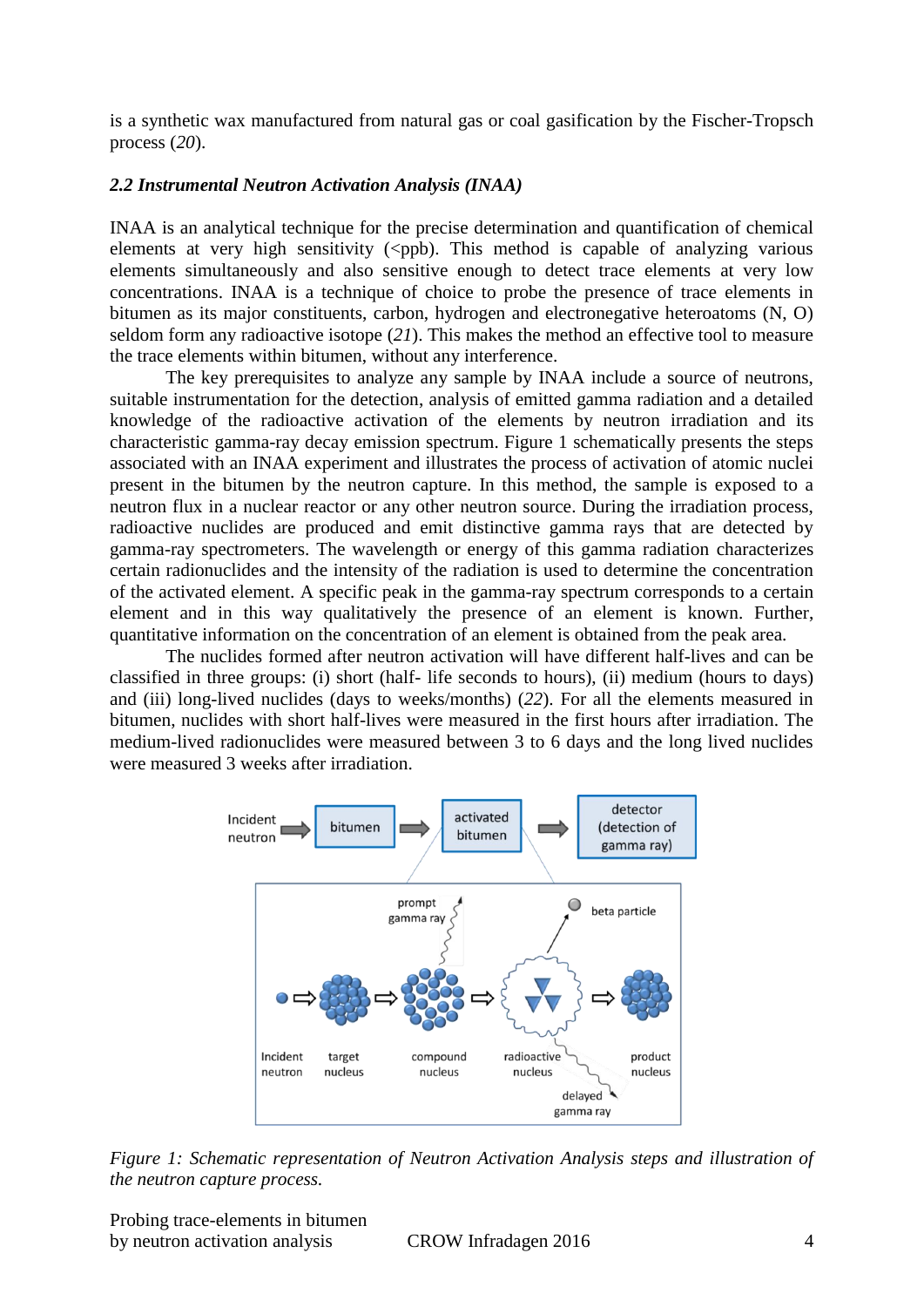#### *2.3 INAA facility and method of analysis*

Bitumen samples were irradiated at the nuclear reactor and analyzed at the INAA facility of Reactor Institute Delft in TU Delft. The short-lived nuclides were analyzed by the 'SBP' (fast rabbit) facility and for the longer-lived nuclides; the irradiation and the measurements were carried out in the BP3 facility and 'SUR' detector respectively.

The analysis was performed by following three key steps: (i) sample preparation (ii) measurement and (iii) interpretation. Firstly, samples were prepared by taking a small amount of bitumen ( $\sim$  250 mg) by a spatula and placing them in separate polyethylene capsules. All samples were then sealed together with two additional capsules. Among these additional samples, one was filled with reference material (NIST SRM 1632c, Coal) and the other was an empty capsule (blank).

At first, this cluster of sample capsules was placed close to the core of the nuclear reactor in an irradiation container. A pneumatic irradiation tube system was used for transporting the capsules to a location of high radiation intensity, close to the reactor core. The samples were irradiated for 10s in a thermal neutron flux of approximately  $1.82 \times 10^{17}$ neutrons  $m^{-2}s^{-1}$ . Next, the samples were unpacked and the counting of short lived nuclides was immediately (7 minutes) carried out, for 5 minutes by the 'SBP' coaxial GeLi detector. Further, to determine the medium and long-lived nuclides, the batch of samples was irradiated (after 3 days) for an hour in a thermal neutron flux of approximately  $4.24 \times 10^{16}$  n m<sup>-2</sup>s<sup>-1</sup>. After 3 days of decay, the medium-lived nuclides were measured by 'SUR', a well type GeLi detector. And after 3 weeks of decay, the long-lived nuclides were measured using the same detector. After this third measurement, all three spectra of each sample are interpreted together using a UNIX-based computer system. The peaks are detected, their areas and energies determined, and the neutron flux is determined from the comparator spectra. Finally all these information is converted into a list of elements and their concentrations (*21*).

#### *3. Experimental results and discussion*

#### *3.1 Results*

The concentration of trace elements was obtained by INAA as described in the section above. From the detailed elemental analysis, it was found that each bitumen contained different sets of trace elements where the total number of elements varied from 17 to 28. The elements found in the materials studied are: sodium (Na), aluminum (Al), silicon (Si), chlorine (Cl), potassium (K), scandium (Sc), vanadium (V), chromium (Cr), manganese (Mn), iron (Fe), cobalt (Co), nickel (Ni), zinc (Zn), gallium (Ga), arsenic (As), selenium (Se), boron (Br), indium (In), antimony (Sb), iodine (I), barium (Ba), tungsten (W), rhenium (Re), gold (Au), lanthanum (La), cerium (Ce), samarium (Sm), ytterbium (Yb) and thorium (Th). Presence of these elements fingerprints the geochemical origin of the bitumen and of its crude oil source. Among all these trace elements in bitumen, vanadium, chromium, iron, cobalt, nickel and zinc are known to be the most abundant. Concentrations of these elements are presented in Table 1. Figure 2 shows a comparison of concentrations of the six abundant trace metals (V, Cr, Fe, Co, Ni, and Zn) in the original bitumen. Besides, the total concentrations of these metals are presented in Figure 3.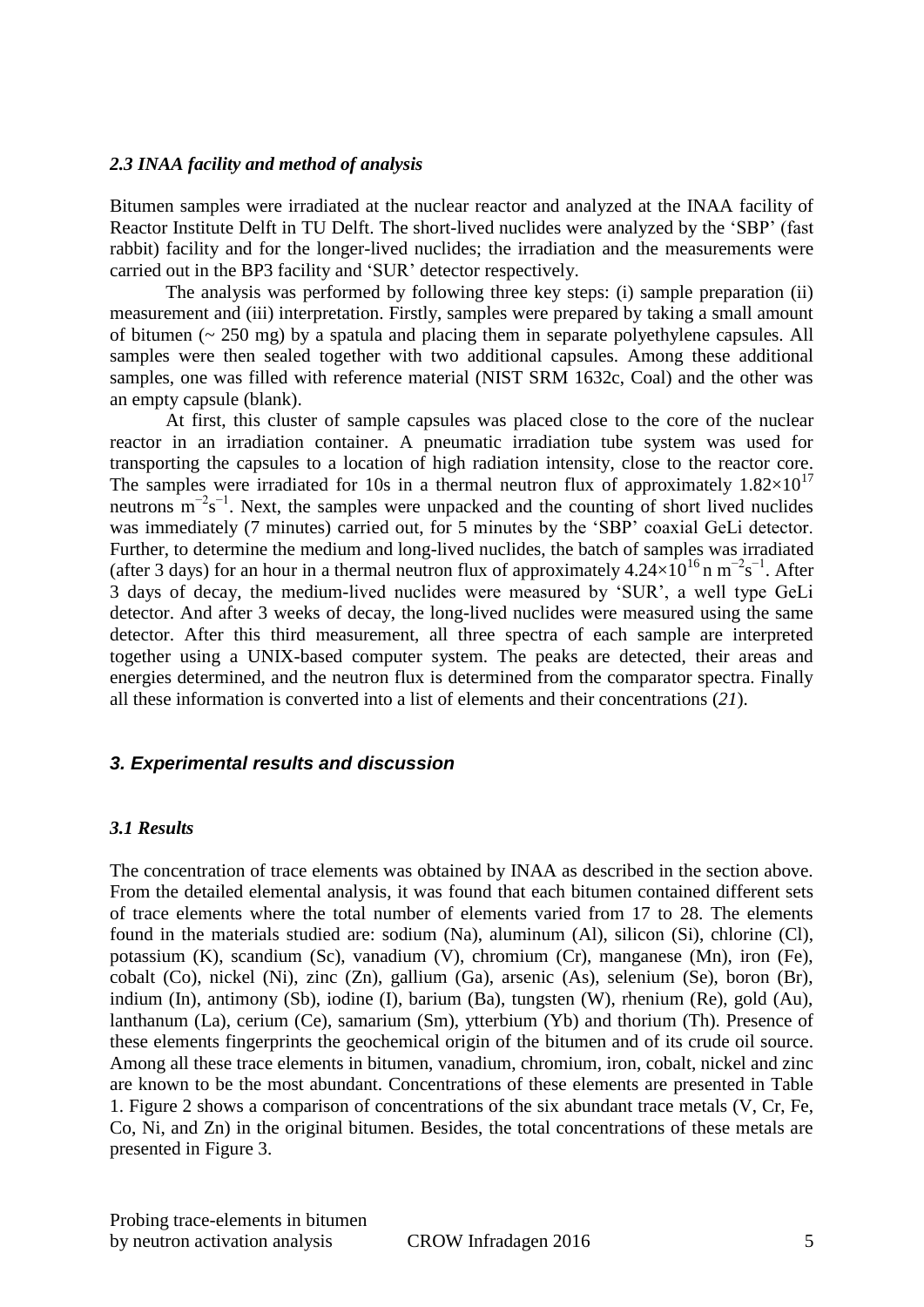| <b>Bitumen</b>                   | Most abundant trace metals in bitumen samples (ppm) |                 |                     |                 |                 |                 |  |
|----------------------------------|-----------------------------------------------------|-----------------|---------------------|-----------------|-----------------|-----------------|--|
| samples                          | Vanadium                                            | Chromium        | <i>Iron</i>         | Cobalt          | Nickel          | Zinc            |  |
|                                  | (V)                                                 | (Cr)            | (Fe)                | (Co)            | (Ni)            | (Zn)            |  |
| <b>SHRP AAA-1</b>                | $183 \pm 3.7$                                       | $0.57 \pm 0.01$ | $6.7 \pm 2$         | $0.17 \pm 0.01$ | $91.5 \pm 5.5$  |                 |  |
| <b>SHRP AAM-1</b>                | $60.6 \pm 1.2$                                      | $1.22 \pm 0.11$ | $251.2 \pm 7.$<br>5 | $0.27 \pm 0.02$ | $50.7 \pm 0.5$  | $6.12 \pm 0.5$  |  |
| <b>SHRP AAD-1</b>                | $315.4 \pm 6.3$                                     | $2.27 \pm 0.11$ | $14.2 \pm 4.3$      | $0.42 \pm 0.02$ | $133.8 \pm 5.4$ | $1.27 \pm 0.3$  |  |
| D-0114                           | $126 \pm 2.5$                                       |                 | $21.9 \pm 2.8$      | $0.20 \pm 0.01$ | $27.3 \pm 3.0$  | $0.94 \pm 0.2$  |  |
| D-0113                           | $642.2 \pm 13$                                      | $0.65 \pm 0.13$ |                     | $0.96 \pm 0.03$ | $83.1 \pm 5.8$  | $1.12 \pm 0.4$  |  |
| D-0184                           | $629.0 \pm 12$                                      | $0.36 \pm 0.11$ | $12.8 \pm 3.9$      | $0.94 \pm 0.03$ | $79.3 \pm 7.1$  | $0.58 \pm 0.2$  |  |
| B(20/30)                         | $834.8 \pm 17$                                      | $0.29 \pm 0.15$ |                     | $0.68 \pm 0.03$ | $86.4 \pm 6.9$  | $14.79 \pm 0.7$ |  |
| <b>BNDM 90/130</b>               | $62.7 \pm 1.3$                                      |                 | $13.2 \pm 2.7$      | $0.26 \pm 0.01$ | $38.5 \pm 2.7$  | $1.11 \pm 0.2$  |  |
| <b>BNDM 80/120</b>               | $99.9 \pm 2.0$                                      | $0.25 \pm 0.08$ | $39 \pm 3.1$        | $0.15 \pm 0.01$ | $44.5 \pm 4.0$  | $1.95 \pm 0.4$  |  |
| Fina 70/100                      | $192.2 \pm 3.8$                                     |                 | $31.8 \pm 9.5$      | $0.25 \pm 0.01$ | $58.2{\pm}4.1$  | $1.50 \pm 0.3$  |  |
| Fina $70/100+$<br><b>10% EVA</b> | $171.7 \pm 3.4$                                     |                 | $30.0 \pm 3.3$      | $0.23 \pm 0.01$ | $48.4 \pm 3.4$  | $1.31 \pm 0.2$  |  |
| Fina $70/100+$<br>10% Sasobit    | $170.1 \pm 3.4$                                     | $0.47 \pm 0.14$ | $26.5 \pm 5.3$      | $0.23 \pm 0.01$ | $56.3 \pm 2.8$  | $0.92 \pm 0.2$  |  |
| $Sc-09-42$<br>(40/60)            | $201.8 \pm 4.0$                                     | $3.19 \pm 0.19$ | $40.6 \pm 4.9$      | $0.31 \pm 0.02$ | $65.9 \pm 4.6$  | $1.75 \pm 0.3$  |  |

*Table 1: Concentrations of the most abundant trace metals in bituminous materials*



*Figure 2: Concentrations of the most abundant trace metals, vanadium (V), chromium (Cr), iron (Fe), cobalt (Co), nickel (Ni) and zinc (Zn) in 11 pure bitumens.*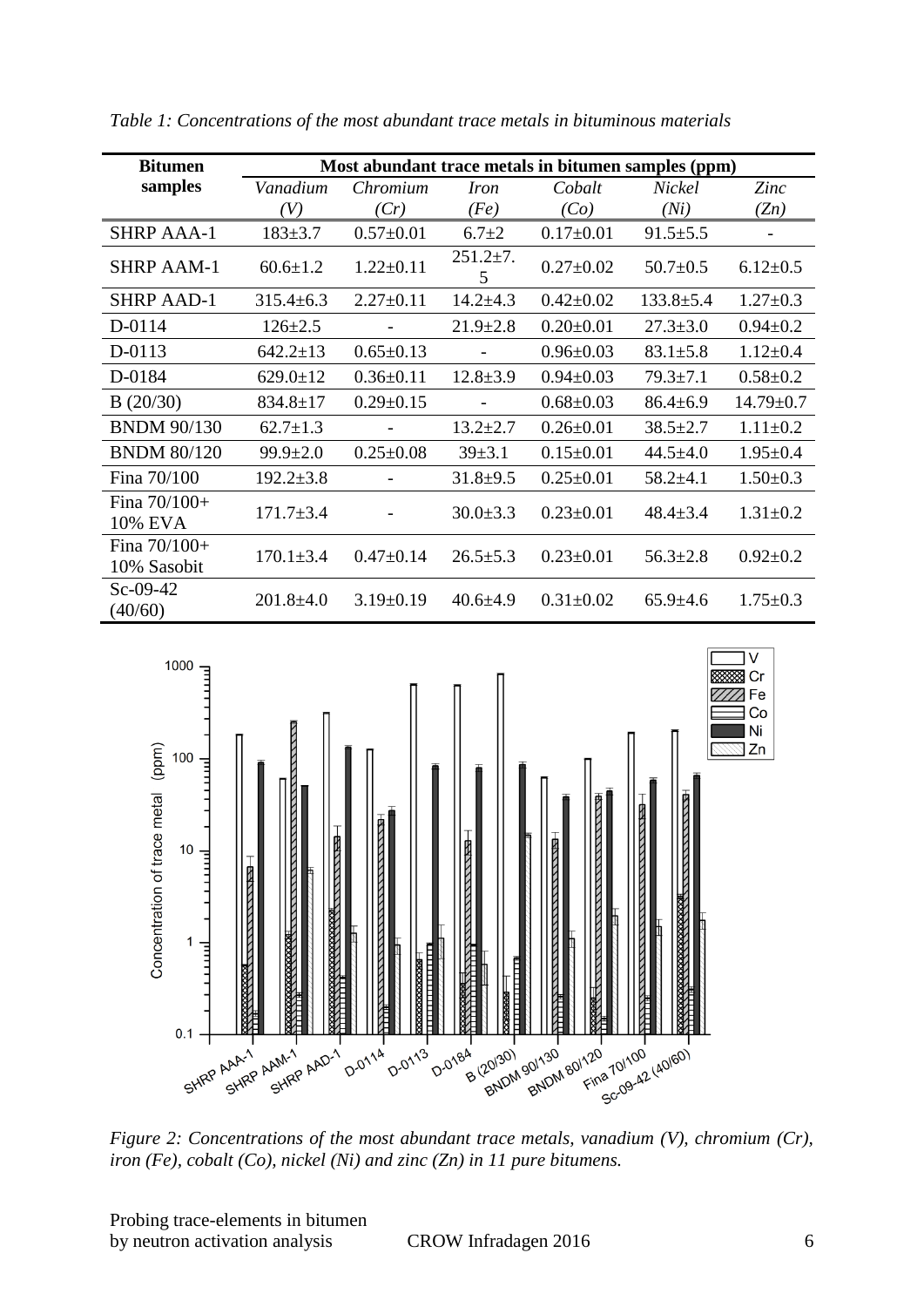Some key observations from the elemental analyses are summarized below:

- Vanadium, nickel and cobalt are present in all bitumens.
- Vanadium has the highest concentration that is in the range of 60 to 835 ppm. The next most abundant element is nickel and it is present in concentrations from 25 to 135 ppm.
- Iron is commonly present at concentrations below 50 ppm in all bitumens, except AAM-1. This bitumen is very rich in iron with an average concentration of  $250\pm7$  ppm. Bitumen D-0113 and B (20/30) do not contain any detectable amount of iron.
- Zinc is present in all bitumens except AAA-1. The concentration ranges from 1 to 15 ppm where in most cases it is below 2 ppm. The maximum amount of zinc (15 ppm) is present in B (20/30).
- Chromium is present in concentrations from 0.3 to 3 ppm in 7 bitumens and in one modified bitumen (Fina 70/100+ 10% Sasobit). And no chromium is detected in bitumen D-0114, BNDM 90/130 and Fina 70/100. As the fresh bitumen Fina 70/100 doesn't contain any chromium, it is possible that the source of measured chromium can be the additive, Sasobit.
	- total metal concentration 1000 800 Total metal concentration (ppm) 600 400 200  $\Omega$ 120 10/100 a 701100<br>Ba 701100<br>Scr09-42 (40160) SHRP AAA-1 AA-1<br>SHRP AAM-1 AM-1<br>SHRP AAD-1  $A = (20|30)$ 20/301<br>BNDM 90/130 90/130<br>BNDM 80/120<br>BNDM 80/120 **D-0114 D.0113** D-0184
- Cobalt is present in all bitumens at low concentrations (0.15 to 1 ppm).

*Figure 3: Total concentrations (ppm) of the most abundant trace metals, vanadium (V), chromium (Cr), iron (Fe), cobalt (Co), nickel (Ni) and zinc (Zn) in 11 pure bitumens.*

- The total amount of INAA-detectable metals in all pure bitumens is presented in Figure 3. Bitumen D-0113, D-0184 and B (20/30) are very rich in total metal, especially vanadium and nickel occur in relatively high concentrations. Bitumen D-0114, BNDM 90/130 and BNDM 80/120 possess only a small concentration  $\ll$  200 ppm) of metals. The total metal content is a good indicator for the susceptibility of the material to aging (*23; 24*).
- The concentration of specific trace metals in bitumen can be a guide to the petroleum source. For example, bitumen  $D-0113$ ,  $D-0184$  and  $B(20/30)$  are very rich in vanadium

Probing trace-elements in bitumen by neutron activation analysis CROW Infradagen 2016 7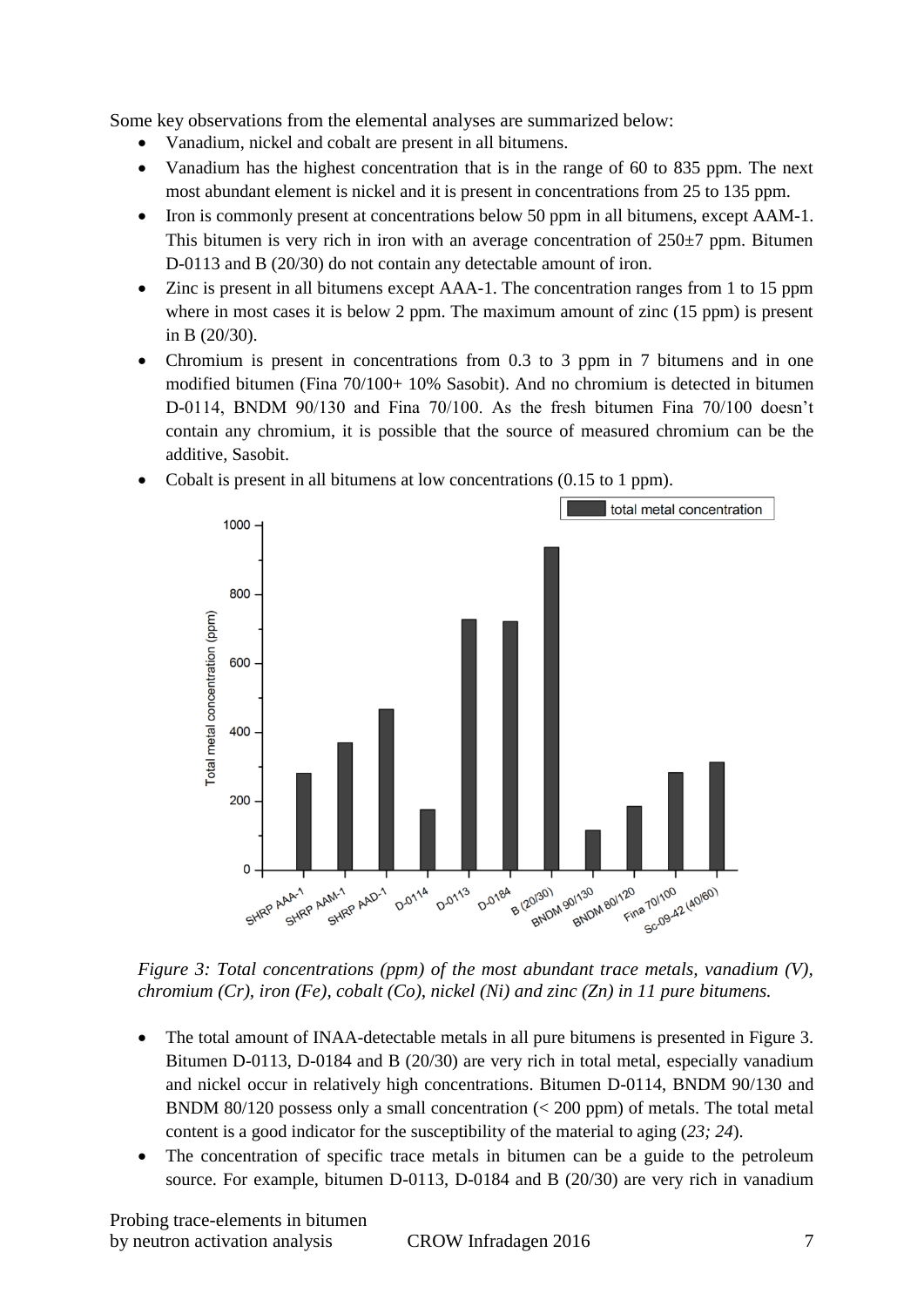and nickel content. The Venezuelan crude oil is commonly known as rich in vanadium content and bitumens from Peru, Argentina and Venezuela have high nickel content (*10*). Once the link between the trace-metal content and the crude sources is established, one can reveal the source of the petroleum.

#### *3.2 Common trace elements in SHRP bitumens*

There are 16 trace elements commonly present in all three SHRP bitumens ( AAA-1, AAM-1, AAD-1) and their concentrations are presented in Table 2. Among these common elements, the most abundant trace elements are: vanadium (60 to 315 ppm), nickel (51 to 134 ppm) and iron (7 to 251 ppm). Whereas, antimony and rhenium are present at very low concentrations. The concentrations of antimony and rhenium range from 20 to 60 and 3 to 40 ppb respectively in SHRP bitumens.

| <b>Common</b><br>elements in SHRP | Concentration of trace elements (ppm) |                    |                   |  |  |  |
|-----------------------------------|---------------------------------------|--------------------|-------------------|--|--|--|
| <b>Samples</b>                    | $AAA-I$                               | $AAM-1$            | $AAD-1$           |  |  |  |
| Sodium (Na)                       | $12.40 \pm 0.12$                      | $13.90 \pm 0.28$   | $29.80 \pm 0.27$  |  |  |  |
| Aluminum (Al)                     | $2.10\pm0.42$                         | $11.80 \pm 0.59$   | $2.20 \pm 0.44$   |  |  |  |
| Chlorine (Cl)                     | $16.00 \pm 3.2$                       | $8.00 \pm 2.4$     | $49.00 \pm 3.92$  |  |  |  |
| Vanadium (V)                      | $183.00 \pm 3.66$                     | $60.60 \pm 1.21$   | $315.00\pm 6.3$   |  |  |  |
| Chromium (Cr)                     | $0.57 \pm 0.11$                       | $1.22 \pm 0.11$    | $2.27 \pm 0.11$   |  |  |  |
| Iron $(Fe)$                       | $7.00 \pm 2.1$                        | $251.00 \pm 7.53$  | $14.00 \pm 4.2$   |  |  |  |
| Cobalt (Co)                       | $0.17 \pm 0.01$                       | $0.26 \pm 0.02$    | $0.42 \pm 0.02$   |  |  |  |
| Nickel (Ni)                       | $92.00 \pm 5.52$                      | $51.00 \pm 5.61$   | $134.00 \pm 5.36$ |  |  |  |
| Gallium (Ga)                      | $0.26 \pm 0.03$                       | $0.07 \pm 0.02$    | $1.52 \pm 0.03$   |  |  |  |
| Arsenic (As)                      | $0.18 \pm 0.005$                      | $0.42 \pm 0.008$   | $0.08 \pm 0.005$  |  |  |  |
| Selenium (Se)                     | $0.38 \pm 0.038$                      | $0.26 \pm 0.05$    | $0.49 \pm 0.005$  |  |  |  |
| Bromine (Br)                      | $0.12 \pm 0.008$                      | $0.27 \pm 0.01$    | $0.40 \pm 0.02$   |  |  |  |
| Molybdenum (Mo)                   | $7.44 \pm 0.15$                       | $0.19 \pm 0.04$    | $3.14 \pm 0.13$   |  |  |  |
| Antimony (Sb)                     | $0.02 \pm 0.004$                      | $0.06 \pm 0.005$   | $0.05 \pm 0.005$  |  |  |  |
| Rhenium (Re)                      | $0.04 \pm 8E - 4$                     | $0.003 \pm 9E - 4$ | $0.03 \pm 9E - 4$ |  |  |  |

*Table 2: Concentrations of common trace elements of three SHRP bitumens by INAA*

There are total 19 different trace elements present in AAA-1 with the total amount of 282 ppm. AAM-1 has 28 trace elements with total concentration 370 ppm. AAD-1 has the highest total concentration; i.e., 468 ppm from 20 elements. Gold (Au), zinc (Zn), thorium (Th) are absent in AAA-1, however ytterbium (Yb) is only present in this material. Besides, scandium (Sc) and samarium (Sm) are absent in AAD-1 and tungsten (W) is only found in this bitumen. AAM-1 contains additional 7 elements and they are potassium (5.1 ppm), barium (7 ppm), lanthanum (0.076 ppm), cerium (0.11ppm), manganese (0.91 ppm), indium (0.03 ppm) and iodine (0.7 ppm).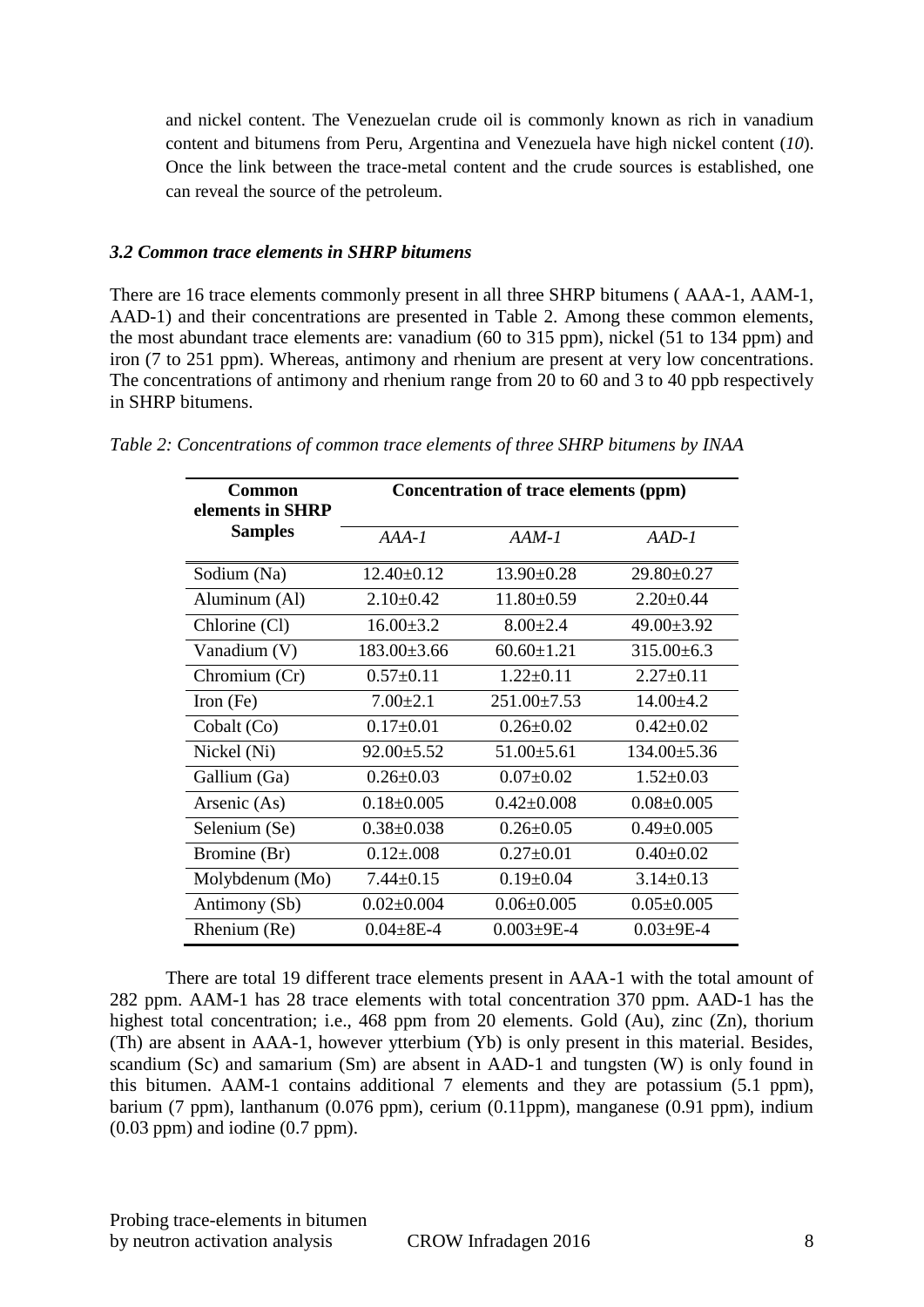## *3.3 Comparison of concentrations of trace metals (V, Ni, Fe) in SHRP bitumens measured by different techniques*

The trace metals determined by INAA are compared to existing data reported in SHRP program for SHRP bitumens: AAA-1, AAM-1 and AAD-1 (*25*). In SHRP program, only three most abundant trace metals, vanadium, nickel and iron were measured by inductively coupled plasma emission spectrometry (ICP) (*18*). The comparison of the concentrations is made between these two sets of measurements in Figure 2. The concentration of each metal measured by the individual techniques are found to be the same, with small deviation. However, to probe lower concentrations, INAA is far more sensitive (e.g. iron concentration of bitumen AAA-1).



*Figure 4: Comparison between concentrations of trace metals measured by INAA and ICP in SHRP program for bitumens: AAA-1, AAM-1 and AAD-1.*

The concentrations of the most abundant trace metals measured by INAA, the concentrations of the hetero elements (N, O, S) and asphaltene fractions of the SHRP bitumens are presented in Table 3. Here, the metals are known to be associated with the asphaltene fraction of bitumen in the form of porphyrin like organometallic complexes in which the metallic cations are bonded to the hetero atoms (*1; 5; 6; 10*).

| <b>SHRP</b><br><b>Sample</b> | Hetero elements*<br>$(w/w \gamma_0)$ |                  |              | Asphaltene*<br>$(w/w \ \% )$ | <b>Trace metals by INAA</b><br>(ppm) |              |                   |        |  |
|------------------------------|--------------------------------------|------------------|--------------|------------------------------|--------------------------------------|--------------|-------------------|--------|--|
|                              | Nitrogen<br>N                        | $Ox$ <i>ygen</i> | Sulphur<br>S | n-heptane                    | Vanadium                             | Nickel<br>Ni | <i>Iron</i><br>Fe | $V+Ni$ |  |
| $AA-1$                       | 0.5                                  | 0.6              | 5.5          | 16.2                         | $183+3$                              | $92 + 5$     | $7 + 2$           | 275    |  |
| $AAM-1$                      | 0.55                                 | 0.5              | 1.2          | 4                            | $61+1$                               | $51+0.5$     | $251+7$           | 112    |  |
| AAD-1                        | 0.77                                 | 0.9              | 6.9          | 20.5                         | $315+6$                              | $134 + 5$    | 14+4              | 449    |  |

*Table 3: Hetero elements, trace metals and asphaltene content in SHRP Bitumens*

\*Data source: report: SHRP-A-645 (*25*)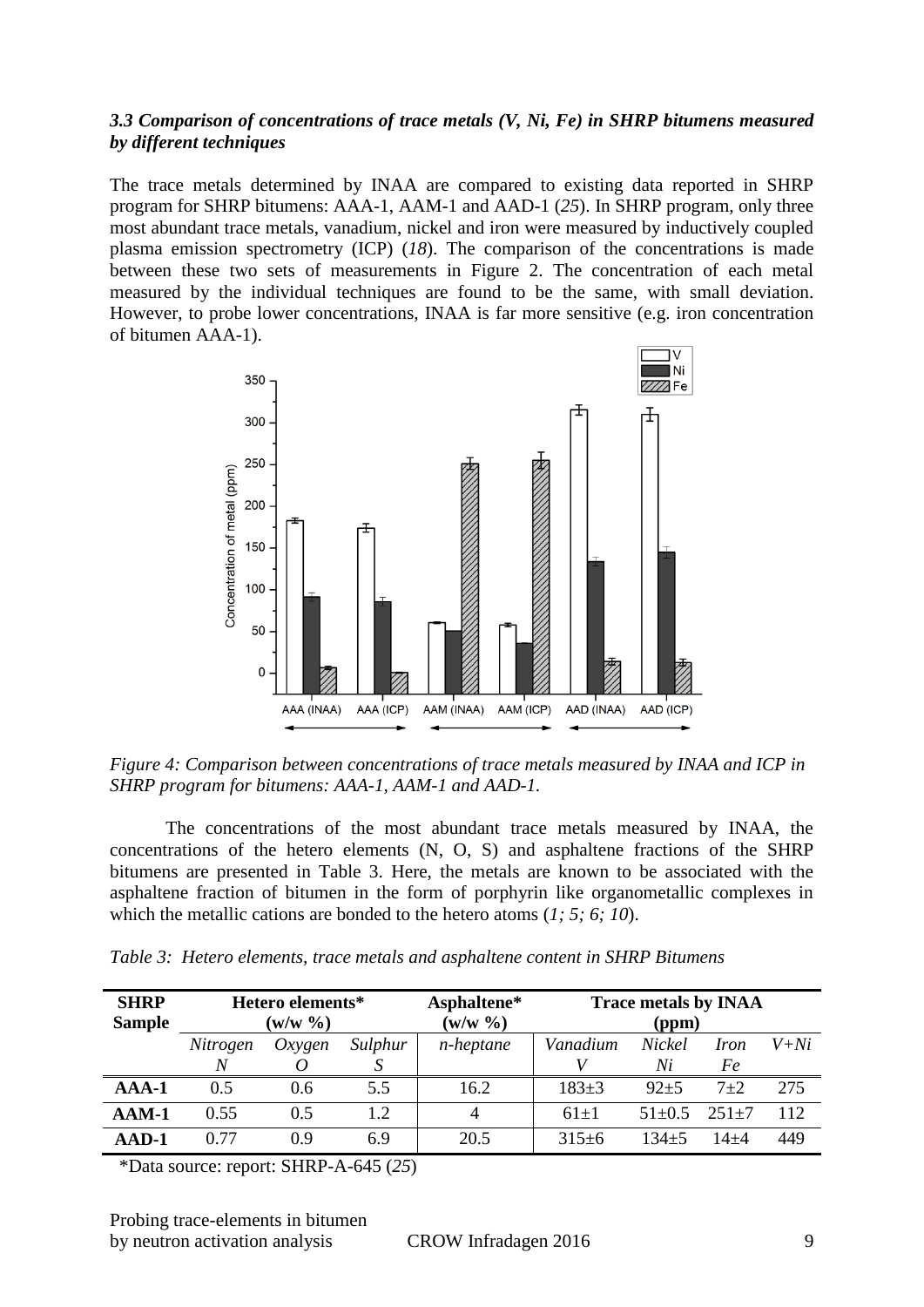From Table 3, it can be outlined that asphaltene content, trace metals and hetero atoms, especially sulphur, exhibit good correlations. High amount of vanadium and nickel containing bitumen is usually rich in asphaltene. AAD-1 possesses the highest amount of vanadium and nickel (449 ppm) and it has the maximum asphaltene fraction of 20.5% (w/w). The next bitumen, rich in metals (275 ppm) is AAA-1 and contains 16.2% (w/w) asphaltene. AAM-1 has the least vanadium and nickel concentration of 112 ppm as well as the asphaltene content (4% w/w). However, a high concentration of iron (251ppm) is detected in AAM-1 by INAA and the same is also characterized in SHRP program by using ICP technique (255ppm). Besides, it is observed that, the higher the sulphur content in any bitumen, the larger the asphaltene fraction. In the case of sulphur concentration, the SHRP bitumens follow the same order of the total amount of vanadium and nickel (AAD-1> AAA-1> AAM-1).

#### *3.4 Consistency in trace metal concentrations measured by INAA*

The consistency of INAA data can be checked from the metal concentration of Fina 70/100 and its derived modified bitumens Fina  $70/100 + 10\%$  EVA and Fina  $70/100 + 10\%$  Sasobit. The comparison data is presented in Figure 4 and Table 4. Both modified bitumens (10% w/w) showed 90% vanadium content of the original bitumen Fina 70/100. But minor inconsistency is observed in nickel and iron concentrations of modified bitumens. Bitumen Fina 70/100+10% EVA has 83% nickel concentration relative to the pure bitumen. Whereas, Fina 70/100+ 10% Sasobit contains 96% nickel content relative to pure Fina 70/100 ( higher than the pure bitumen). Concentration of iron in Fina 70/100+ 10% EVA is 94% and in Fina 70/100+ 10% Sasobit is 83% of the original bitumen.



*Figure 5: Consistency in concentrations of trace metals measured by INAA.*

This inconsistency in trace metal content may have two possible sources. The additional amount of nickel (1.2 ppm) in Sasobit and iron (3.4 ppm) in EVA modified bitumen may have originated from the possible impurities of EVA and Sasobit respectively. It is plausible that these industrial grade additives contain some foreign metals at very low concentrations. The depreciation of 4 ppm nickel and 2.2 ppm iron can be the consequences of inhomogeneity of the additive within the material. As small amount of sample  $\sim 250$  mg) is measured by INAA, material homogeneity (specially for modified binder) can influence the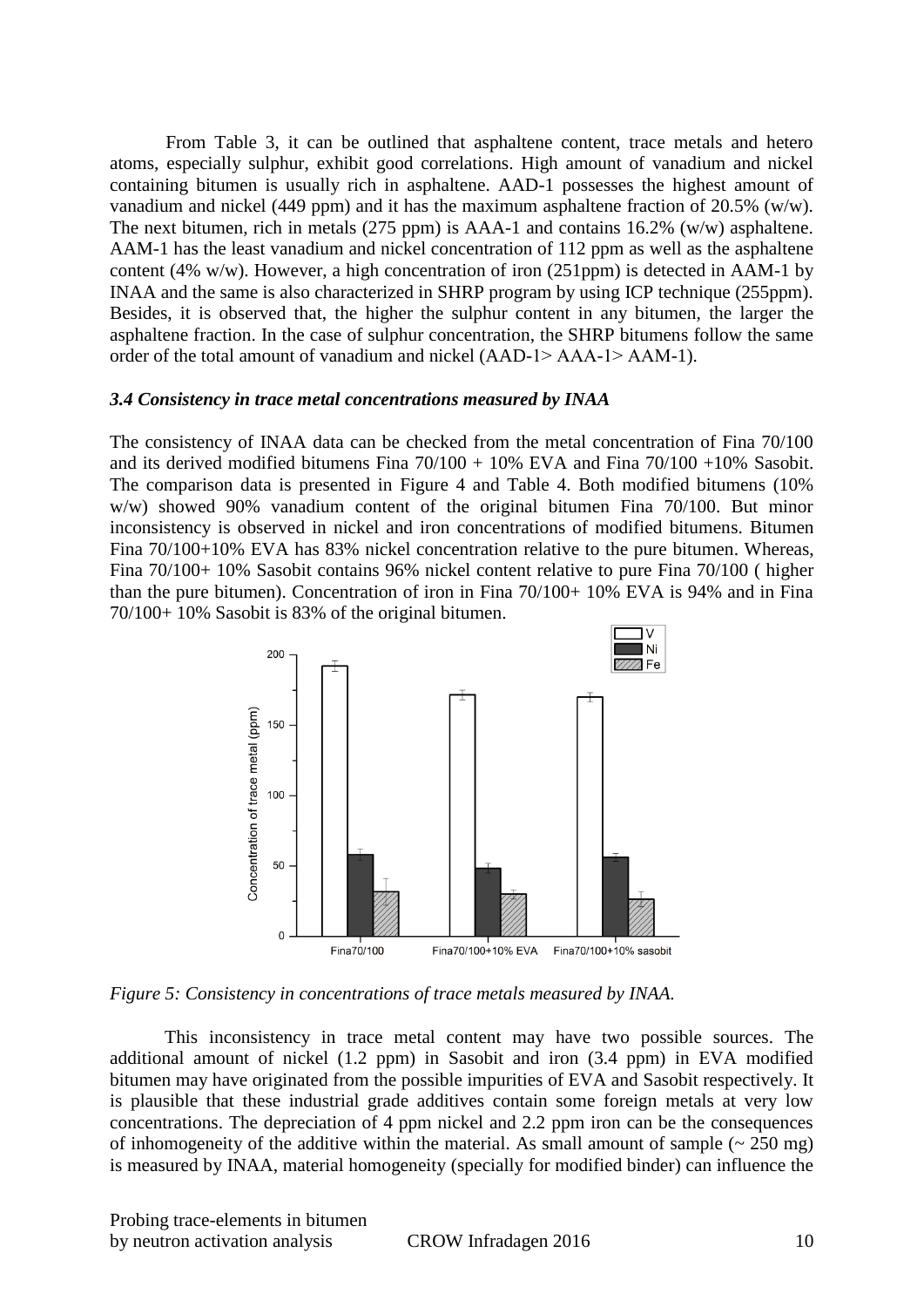data obtained. If a small amount of these metals are present in unbound form in bitumen, it can also be a source of such inconsistency.

| <b>Bituminous</b><br>materials  |                  | <b>Concentration of trace metals</b><br>(ppm) |                                 |                    | <b>Comparison of concentrations</b><br>(consistency) |                      |  |  |
|---------------------------------|------------------|-----------------------------------------------|---------------------------------|--------------------|------------------------------------------------------|----------------------|--|--|
|                                 | Vanadium<br>V    | <i>Nickel</i><br>Ni                           | <i>Iron</i><br>Fe               | Vanadium           | <i>Nickel</i><br>Ni                                  | <i>Iron</i><br>Fe    |  |  |
| Fina 70/100                     | $192.20 \pm 3.8$ | $58.21 \pm 4.1$                               | $31.76 \pm 9.5$                 | $V_{o}$            | Ni <sub>o</sub>                                      | Fe <sub>o</sub>      |  |  |
| Fina $70/100+10%$<br><b>EVA</b> | $171.70 \pm 3.4$ | $48.44 + 3.4$                                 | $30\pm3.3$                      | 0.90V <sub>o</sub> | $0.83 N_{l_0}$                                       | 0.94 $Feo$           |  |  |
| Fina $70/100+10%$<br>Sasobit    | $170.10\pm3.4$   |                                               | $56.31 \pm 2.8$ $26.47 \pm 5.3$ | 0.90V <sub>o</sub> | $0.96 N i_{o}$                                       | 0.83 Fe <sub>o</sub> |  |  |

*Table 4: Consistency of trace metal concentrations measured by INAA.*

*Vo*, *Nio*, *Fe<sup>o</sup> = concentrations of vanadium, nickel and iron in pure Fina 70/100*

## *4. Conclusions*

The concentration of the trace elements in eleven pure bitumens and two modified bitumens have been successfully obtained by neutron activation analysis, INAA. By using this technique, a complete trace elemental map is obtained for each bitumen. This elemental analysis shows the characteristic chemical signature of bitumens from different crude oil sources. The complete analysis can be performed at relatively low cost (estimation of commercialized INAA analysis is a few hundred dollars per bitumen sample).

From the analyses of SHRP bitumen, it is concluded that trace metals correlate well with the hetero atoms in bitumen, especially sulphur. Vanadium and nickel rich bitumens are known to contain high amount of sulphur which is also observed in this study (*23*). AAD-1 is characterized by its high metal concentration of 468 ppm and it also contains a higher fraction of sulphur (6.9%) compared to the other SHRP bitumens.

The asphaltene fraction of bitumen hosts most of these metals. The metals play an important role in the structure of asphaltene molecule. The type and concentration of metals also influences the asphaltene molecular association and aggregation characteristics. The size and structure manipulates the dispersion of these particles within the matrix of the material and controls the rheology. In this way metal content correlates with the rheological properties of bitumen. Furthermore, total metal concentration correlates with the asphaltene fraction. The SHRP bitumen (AAD-1) that is richest in metals, also has the highest asphaltene fraction (20.5% w/w, n-heptane).

Concentrations of trace metals, especially vanadium and nickel, are good indicators for bitumen aging propensity (*10; 17; 19; 26*). These metals are present mainly in two forms in asphaltenes, i.e. porphyrinic and non-porphyrinic (*6*). Branthaver et al. (*23*) investigated the effect of metallo-porphyrins on bitumen oxidation and concluded that vanadyl porphyrins can promote bitumen oxidation, while nickel porphyrins show less or no activity in oxidation. The type of metal and its porphyrinic and non-porphyrinic fractions mainly govern the propensity of bitumen to oxidation. However, the correlation of the metal concentration in bitumen and its susceptibility to oxidation is not straightforward. The apparent reason is that the molecular make up in bitumen varies from source to source and that introduces different amounts and types of oxidizable molecules. From a physico-chemical point of view, the relation between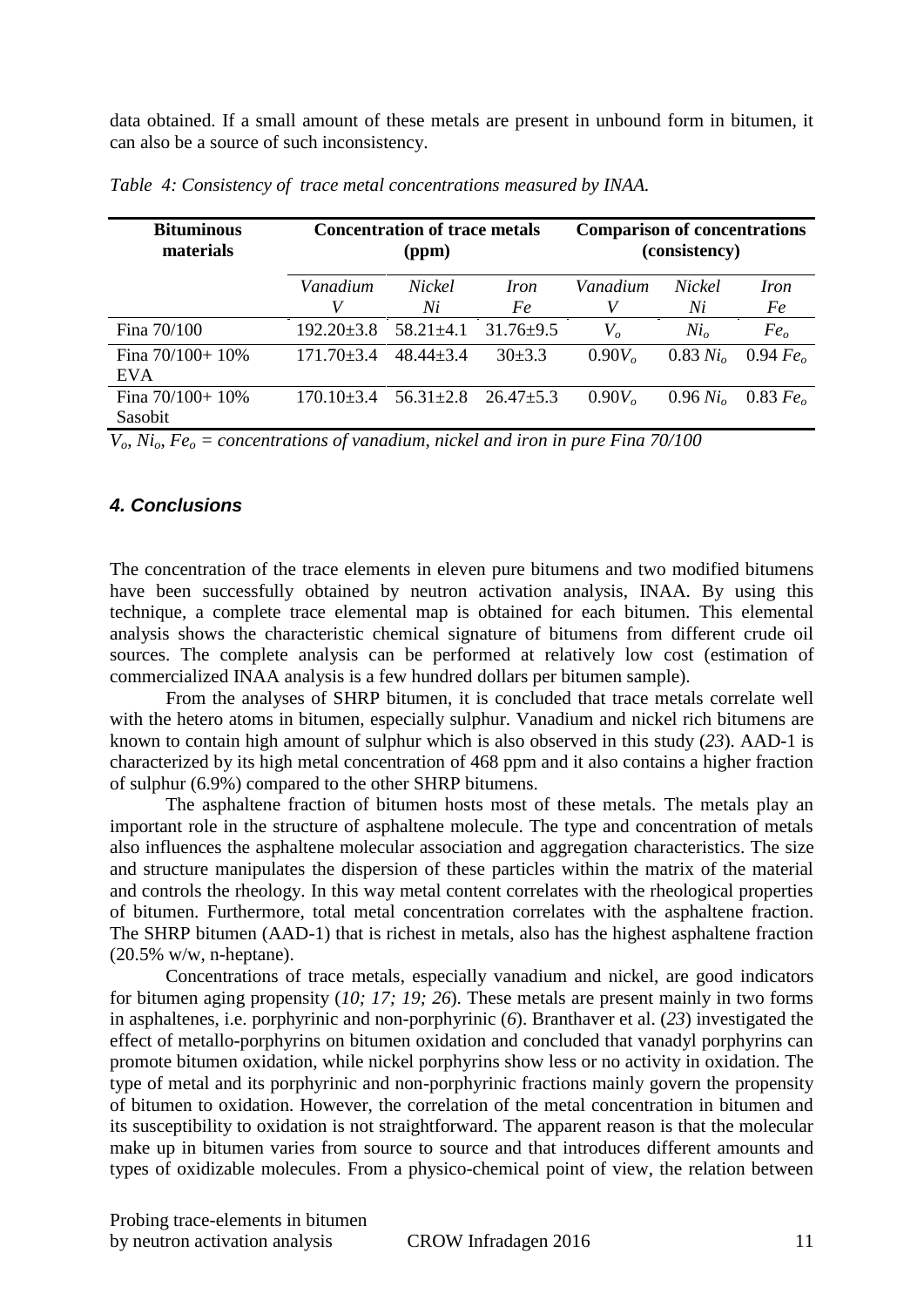trace metal content and ageing characteristics of bitumen, is not that surprising. The most abundant trace elements in bitumen are so-called transition metals. These transition metals have the property that they can occur in many different oxidation states. For instance Vanadium can occur as  $V^{2+}$ ,  $V^{3+}$ ,  $V^{4+}$ ,  $V^{5+}$ , and iron, also a transition metal occurs in oxidation states  $\text{Fe}^{2+}$  and  $\text{Fe}^{3+}$ . Thus, these transition metals can easily donate or accept electrons, therefore there use in batteries and as catalysts. But exactly these electronic properties of transition metals will play a role in the various ageing scenarios in bitumen.

In this study, bitumen D-0113, D-0184 and B (20/30) are found very rich in total metal content (i.e., vanadium and nickel). From literature, especially petroleum geochemistry, it is known that trace metal content is a good predictor of petroleum origin, age and migration. In the future, systematic investigations of a broader material library can provide more information on metal content and the respective material source. Once such knowledge is available and a link is established, one can trace back the source of bitumen from its metal constituents.

Vanadium and nickel concentration in bitumen can provide a general idea on aging susceptibility of the material. But more research is required to understand clearly these oxidative pathways in relation to metal concentration. Another possible application of the method can be the identification of the original bituminous ingredients in recycled asphalt pavement (RAP) or recycled asphalt shingles (RAS) in a stock pile. By extracting the bitumen from the RAP or RAS and carrying out the neutron activation analysis, a chemical signature of the bitumen and the original bitumen source can be obtained. Again from the analyses of the modified binders, it is proposed that, it can be a tool for the future characterization of homogeneity of additives to the bitumen matrix in different modified binders.

# *Acknowledgement*

We acknowledge the bitumen providers and Troy Pauli from Western Research Institute (Laramie, USA) for the SHRP bitumens. We thank Mehmet Sarilar from Neutron Activation Facility, Reactor Institute TU Delft, for carrying out the analyses. Financial support from the national IOP Self-Healing Materials program ((Netherlands Enterprise Agency, the Hague, the Netherlands) under grant no. SHM01056 is gratefully acknowledged.

# *References*

[1] Yen, T. F. The Role of Trace Metals in Petroleum. *Ann Arbor Science Publishers Inc, Ann Arbor*  1975, pp. 01–30.

[2] Romberg, J. W., S. D. Nesmith, and R. N. Traxler. Some Chemical Aspects of the Components of Asphalt. *Journal of Chemical & Engineering Data,* Vol. 4, No. 2, 1959, pp. 159-161.

[3] Traxler, R. N. The Physical Chemistry of Asphaltic Bitumen. *Chemical Reviews,* Vol. 19, No. 2, 1936, pp. 119-143.

[4] Traxler, R. N., and C. E. Coombs. The Colloidal Nature of Asphalt as Shown by its Flow Properties. *The Journal of Physical Chemistry,* Vol. 40, No. 9, 1935, pp. 1133-1147.

[5] Bestougeff, M. A., and R. J. Byramjee. Chapter 3 Chemical Constitution of Asphaltenes.In *Developments in Petroleum Science, No. Volume 40, Part A*, Elsevier, 1994. pp. 67-94.

[6] Sane, R. C., T. T. Tsotsis, I. A. Webster, and V. S. Ravi-Kumar. Chapter 15 Studies of Asphaltene Diffusion: Implications for Asphaltene Structure and Optimal Upgrading Reactor Design.In *Developments in Petroleum Science, No. Volume 40, Part A*, Elsevier, 1994. pp. 365-380.